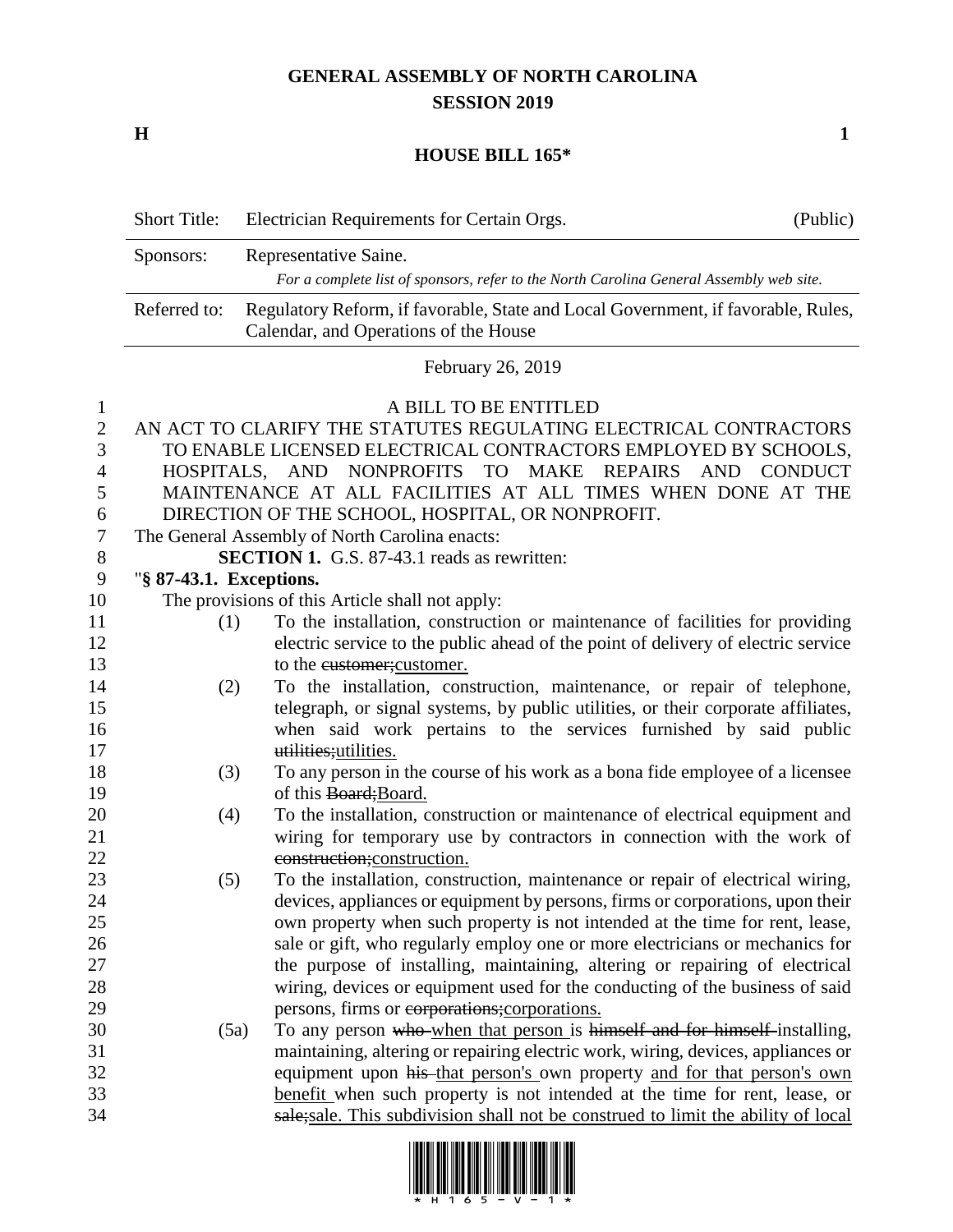|           | <b>General Assembly Of North Carolina</b>                                                          | <b>Session 2019</b> |
|-----------|----------------------------------------------------------------------------------------------------|---------------------|
|           | boards of education, hospitals as defined in G.S. 131E-76, or nonprofit                            |                     |
|           | organizations exempt from taxation under section $501(c)(3)$ of the Internal                       |                     |
|           | <u>Revenue Code (26 U.S.C. § 501(c)(3)), to employ personnel who are licensed</u>                  |                     |
|           | under this Article to perform maintenance and repairs on property owned or                         |                     |
|           | in the possession of that local board of education, hospital, or nonprofit                         |                     |
|           | organization.                                                                                      |                     |
|           |                                                                                                    |                     |
| (6)       | To the installation, construction, maintenance or repair of electrical wiring,                     |                     |
|           | devices, appliances or equipment by State institutions and private educational                     |                     |
|           | institutions which maintain a private electrical department; department.                           |                     |
| (7)       | To the replacement of lamps and fuses and to the installation and servicing of                     |                     |
|           | cord-connected appliances and equipment connected by means of attachment                           |                     |
|           | plug-in devices to suitable receptacles which have been permanently installed                      |                     |
|           | or to the servicing of appliances connected to a permanently installed junction                    |                     |
|           | box. This exception does not apply to permanently installed receptacles or to                      |                     |
|           | the installation of the junction box.                                                              |                     |
| (8)       | To the bonding of corrugated stainless steel tubing (CSST) gas piping systems                      |                     |
|           | as required under Section 310.1.1 of the 2012 N.C. Fuel Gas Code.                                  |                     |
| (9)       | To the installation, maintenance, or replacement of any load control device or                     |                     |
|           | equipment by an electric power supplier, as defined in G.S. 62-133.8, or an                        |                     |
|           | electrical contractor contracted by the electric power supplier, so long as the                    |                     |
|           | work is subject to supervision by an electrical contractor licensed under this                     |                     |
|           | Article. The electric power supplier shall provide such installation,                              |                     |
|           | maintenance, or replacement in accordance with (i) an activity or program                          |                     |
|           | ordered, authorized, or approved by the North Carolina Utilities Commission                        |                     |
|           | pursuant to G.S. 62-133.8 or G.S. 62-133.9 or (ii) a similar program                               |                     |
|           | undertaken by a municipal electric service provider, whether the installation,                     |                     |
|           | modification, or replacement is made before or after the point of delivery of                      |                     |
|           | electric service to the customer. The exemption under this subdivision applies                     |                     |
|           | to all existing installations.                                                                     |                     |
| (10)      | To the installation, construction, maintenance, or repair of electrical wiring,                    |                     |
|           | devices, appliances, or equipment by a person certified as a well contractor                       |                     |
|           | under Article 7A of this Chapter when running electrical wires from the well                       |                     |
|           | pump to the pressure switch."                                                                      |                     |
|           | <b>SECTION 2.</b> G.S. 87-43.2 reads as rewritten:                                                 |                     |
|           | "§ 87-43.2. Issuance of license.                                                                   |                     |
| (a)       | A person, partnership, firm, or corporation shall be eligible to be licensed as an                 |                     |
|           | electrical contractor and to have such license renewed, subject to the provisions of this Article, |                     |
| provided: |                                                                                                    |                     |
| (1)       | At least one listed qualified individual shall be regularly employed by the                        |                     |
|           | applicant at each separate place of business to have the specific duty and                         |                     |
|           | authority to supervise and direct electrical contracting done by or in the name                    |                     |
|           | of the licensee;                                                                                   |                     |
| (2)       | An application is filed with the Board which contains a statement of                               |                     |
|           | ownership, states the names and official positions of all employees who are                        |                     |
|           | listed qualified individuals and provides such other information as the Board                      |                     |
|           | may reasonably require;                                                                            |                     |
| (3)       | The applicant, through an authorized officer or owner, shall agree in writing                      |                     |
|           | to report to the Board within five days any additions to or loss of the                            |                     |
|           | employment of listed qualified individuals; and                                                    |                     |
| (4)       | The applicant furnishes, upon the initial application for a license, a bonding                     |                     |
|           | ability statement completed by a bonding company licensed to do business in                        |                     |
|           |                                                                                                    |                     |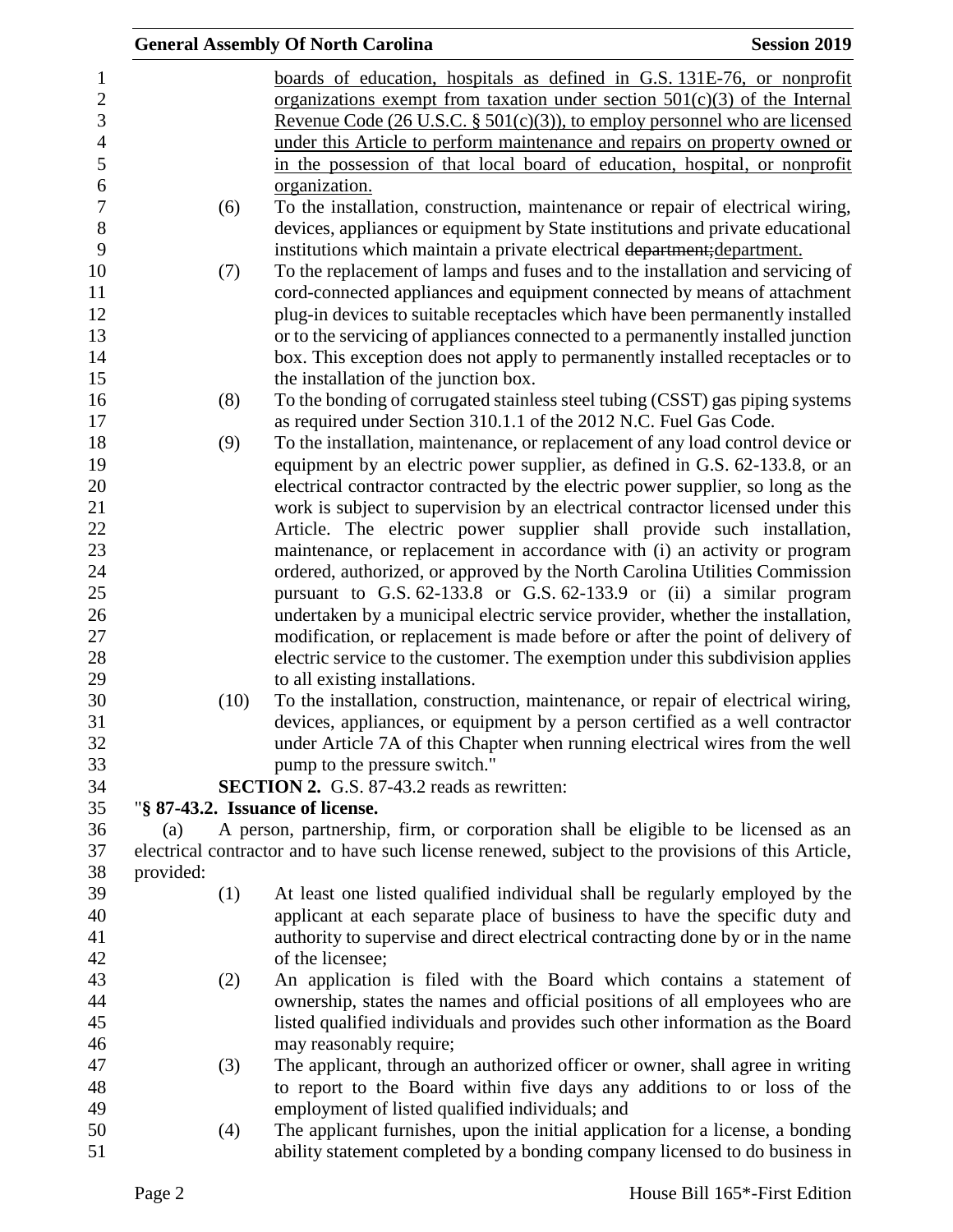|                                                         | <b>General Assembly Of North Carolina</b><br><b>Session 2019</b>                                                                                                                                                                                                                                                                    |  |
|---------------------------------------------------------|-------------------------------------------------------------------------------------------------------------------------------------------------------------------------------------------------------------------------------------------------------------------------------------------------------------------------------------|--|
| 1<br>$\overline{c}$<br>$\overline{3}$<br>$\overline{4}$ | North Carolina, verifying the applicant's ability to furnish performance bonds<br>for electrical contracting projects having a value in excess of the project value<br>limit for a limited license established pursuant to G.S. 87-43.3 for the<br>intermediate license classification and in excess of the project value limit for |  |
| 5<br>6                                                  | an intermediate license established pursuant to G.S. 87-43.3 for the unlimited<br>license classification. In lieu of furnishing the bonding ability statement, the                                                                                                                                                                  |  |
| $\overline{7}$                                          | applicant may submit for evaluation and specific approval of the Board other                                                                                                                                                                                                                                                        |  |
| 8<br>9                                                  | information certifying the adequacy of the applicant's financial ability to<br>engage in projects of the license classification applied for. The bonding ability                                                                                                                                                                    |  |
| 10                                                      | statement or other financial information must be submitted in the same name                                                                                                                                                                                                                                                         |  |
| 11                                                      | as the license to be issued. If the firm for which a license application is filed                                                                                                                                                                                                                                                   |  |
| 12                                                      | is owned by a sole proprietor, the bonding ability statement or other financial                                                                                                                                                                                                                                                     |  |
| 13                                                      | information may be furnished in either the firm name or the name of the                                                                                                                                                                                                                                                             |  |
| 14                                                      | proprietor. However, if the application is submitted in the name of a sole                                                                                                                                                                                                                                                          |  |
| 15                                                      | proprietor, the applicant shall submit information verifying that the person in                                                                                                                                                                                                                                                     |  |
| 16<br>17                                                | whose name the application is made is in fact the sole proprietor of the firm.                                                                                                                                                                                                                                                      |  |
| 18                                                      | Repealed by Session Laws 1989, c. 709, s. 5.<br>(5)<br>A license shall indicate the names and classifications of all listed qualified individuals<br>(b)                                                                                                                                                                            |  |
| 19                                                      | employed by the applicant. A license shall be cancelled if at any time no listed qualified                                                                                                                                                                                                                                          |  |
| 20                                                      | individual is regularly employed by the applicant; provided, that work begun prior to such                                                                                                                                                                                                                                          |  |
| 21                                                      | cancellation may be completed under such conditions as the Board shall direct; and provided                                                                                                                                                                                                                                         |  |
| 22                                                      | further that no work for which a license is required under this Article may be bid for, contracted                                                                                                                                                                                                                                  |  |
| 23                                                      | for or initiated subsequent to such cancellation until said license is reinstated by the Board.                                                                                                                                                                                                                                     |  |
| 24                                                      | Nothing in this Article shall be deemed to limit the ability of a licensee under this<br>(c)                                                                                                                                                                                                                                        |  |
| 25                                                      | Article who is regularly employed by a local board of education to maintain an individual license                                                                                                                                                                                                                                   |  |
| 26                                                      | or to contract or perform work at the direction of a nonprofit organization exempt from taxation                                                                                                                                                                                                                                    |  |
| 27<br>28                                                | under section $501(c)(3)$ of the Internal Revenue Code (26 U.S.C. § $501(c)(3)$ ), a hospital as<br>defined in G.S. 131E-76, or a local board of education for any building or facility owned or in                                                                                                                                 |  |
| 29                                                      | possession of that local board of education, regardless of whether all or a portion of that building                                                                                                                                                                                                                                |  |
| 30                                                      | or facility is being leased or otherwise provided for another entity or event."                                                                                                                                                                                                                                                     |  |
| 31                                                      | <b>SECTION 3.</b> G.S. 115C-524 reads as rewritten:                                                                                                                                                                                                                                                                                 |  |
| 32                                                      | "§ 115C-524. Repair of school property; use of buildings for other than school purposes.                                                                                                                                                                                                                                            |  |
| 33                                                      | Repair of school buildings is subject to the provisions of G.S. $115C-521(c)$ and (d).<br>(a)                                                                                                                                                                                                                                       |  |
| 34                                                      | Local boards of education may employ personnel who are licensed to perform<br>$\left( a1\right)$                                                                                                                                                                                                                                    |  |
| 35                                                      | maintenance and repairs on school property for plumbing, heating, and fire sprinklers pursuant                                                                                                                                                                                                                                      |  |
| 36                                                      | to Article 2 of Chapter 87 of the General Statutes, or personnel who are licensed as electrical                                                                                                                                                                                                                                     |  |
| 37                                                      | contractors pursuant to Article 4 of Chapter 87 of the General Statutes.                                                                                                                                                                                                                                                            |  |
| 38<br>39                                                | It shall be the duty of local boards of education and tax-levying authorities, in order<br>(b)<br>to safeguard the investment made in public schools, to keep all school buildings in good repair                                                                                                                                   |  |
| 40                                                      | to the end that all public school property shall be taken care of and be at all times in proper                                                                                                                                                                                                                                     |  |
| 41                                                      | condition for use. It shall be the duty of all principals, teachers, and janitors to report to their                                                                                                                                                                                                                                |  |
| 42                                                      | respective boards of education immediately any unsanitary condition, damage to school property,                                                                                                                                                                                                                                     |  |
| 43                                                      | or needed repair. All principals, teachers, and janitors shall be held responsible for the                                                                                                                                                                                                                                          |  |
| 44                                                      | safekeeping of the buildings during the school session and all breakage and damage shall be                                                                                                                                                                                                                                         |  |
| 45                                                      | repaired by those responsible for same, and where any principal or teacher shall permit damage                                                                                                                                                                                                                                      |  |
| 46                                                      | to the public school buildings by lack of proper discipline of pupils, such principal or teacher                                                                                                                                                                                                                                    |  |
| 47                                                      | shall be held responsible for such damage: Provided, principals and teachers shall not be held                                                                                                                                                                                                                                      |  |
| 48<br>49                                                | responsible for damage that they could not have prevented by reasonable supervision in the                                                                                                                                                                                                                                          |  |
| 50                                                      | performance of their duties.<br>Notwithstanding the provisions of G.S. 115C-263 and 115C-264, local boards of<br>(c)                                                                                                                                                                                                                |  |
| 51                                                      | education may adopt rules and regulations under which they may enter into agreements                                                                                                                                                                                                                                                |  |